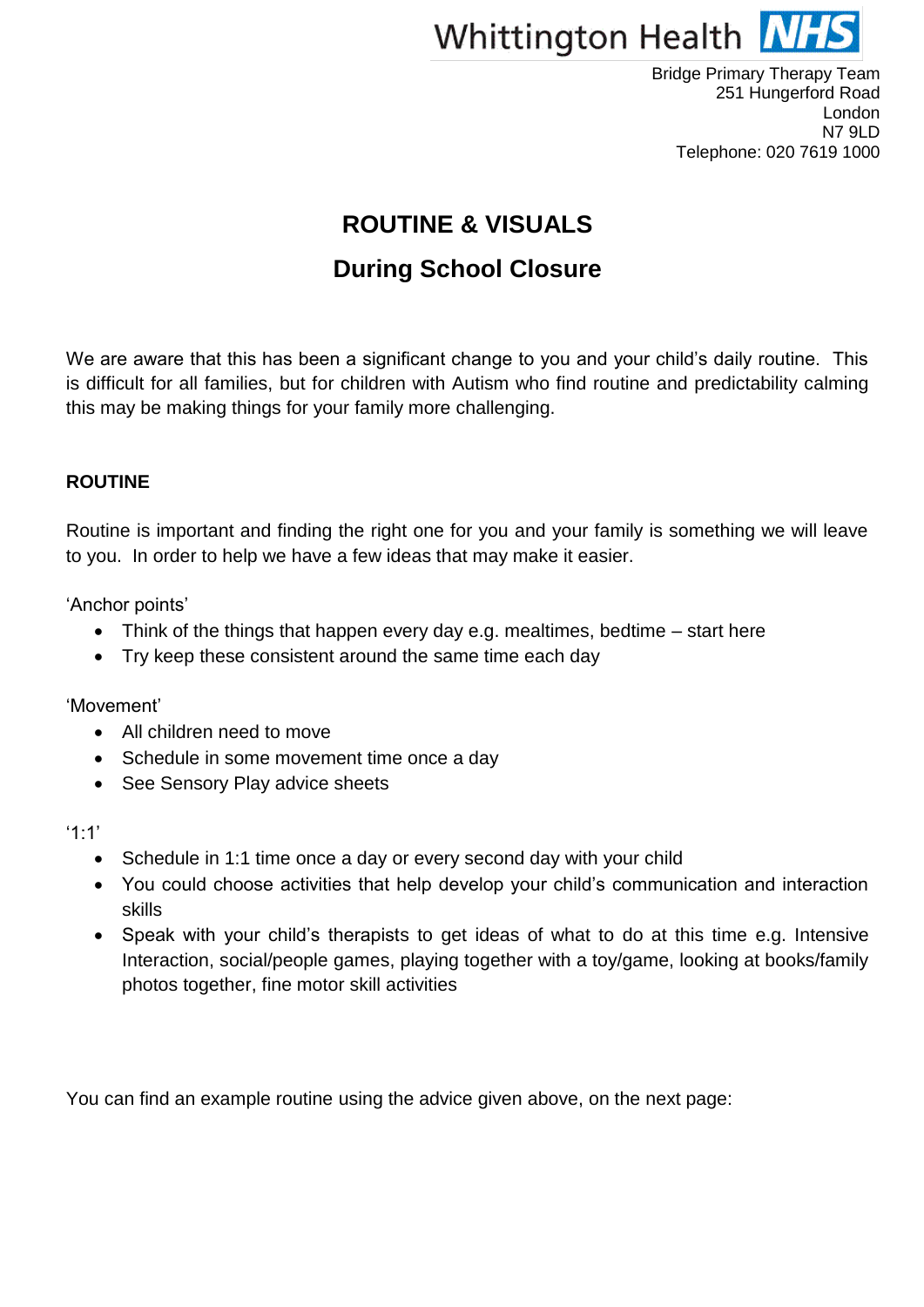| $6-8am$            | <b>Morning Time includes:</b>                                                                         |
|--------------------|-------------------------------------------------------------------------------------------------------|
|                    | <b>Breakfast</b><br>$\bullet$                                                                         |
|                    | <b>Getting dressed</b><br>$\bullet$                                                                   |
|                    | <b>Brushing teeth</b><br>$\bullet$                                                                    |
|                    | TV or free time<br>$\bullet$                                                                          |
| 8-10am             | <b>Movement Time</b>                                                                                  |
|                    | Outside play/exercise                                                                                 |
|                    | Sensory play<br>$\bullet$                                                                             |
|                    |                                                                                                       |
|                    |                                                                                                       |
| 10-12am            | <b>Freetime &amp; Downtime</b>                                                                        |
|                    |                                                                                                       |
|                    |                                                                                                       |
|                    |                                                                                                       |
|                    |                                                                                                       |
| 12am               | Lunch                                                                                                 |
| $1-2pm$            | <b>Freetime &amp; Downtime</b>                                                                        |
|                    |                                                                                                       |
|                    |                                                                                                       |
|                    |                                                                                                       |
|                    |                                                                                                       |
| $2-3pm$            | One on One Time                                                                                       |
|                    | Social/people games<br>$\bullet$                                                                      |
|                    | Playing together with a toy/game<br>$\bullet$<br>Looking at books/family photos together<br>$\bullet$ |
|                    | Fine motor skill activities<br>$\bullet$                                                              |
|                    |                                                                                                       |
| 3-5.30pm           | <b>Freetime &amp; Downtime</b>                                                                        |
|                    |                                                                                                       |
|                    |                                                                                                       |
|                    |                                                                                                       |
| 5.30 <sub>pm</sub> | <b>Dinner</b>                                                                                         |
| 6.30pm             | <b>Bedtime Routine</b>                                                                                |
|                    |                                                                                                       |
|                    |                                                                                                       |
|                    |                                                                                                       |

Try implementing routine at a pace you can manage. Remember this is a big change for everyone, including you

- First try and establish your **Anchor Points**
- Then try and add in Movement Time and One on One Time
- Then once you feel you've managed this you can consider if you can support your child's play and time in the Freetime & Downtime areas (you can discuss this with your therapist)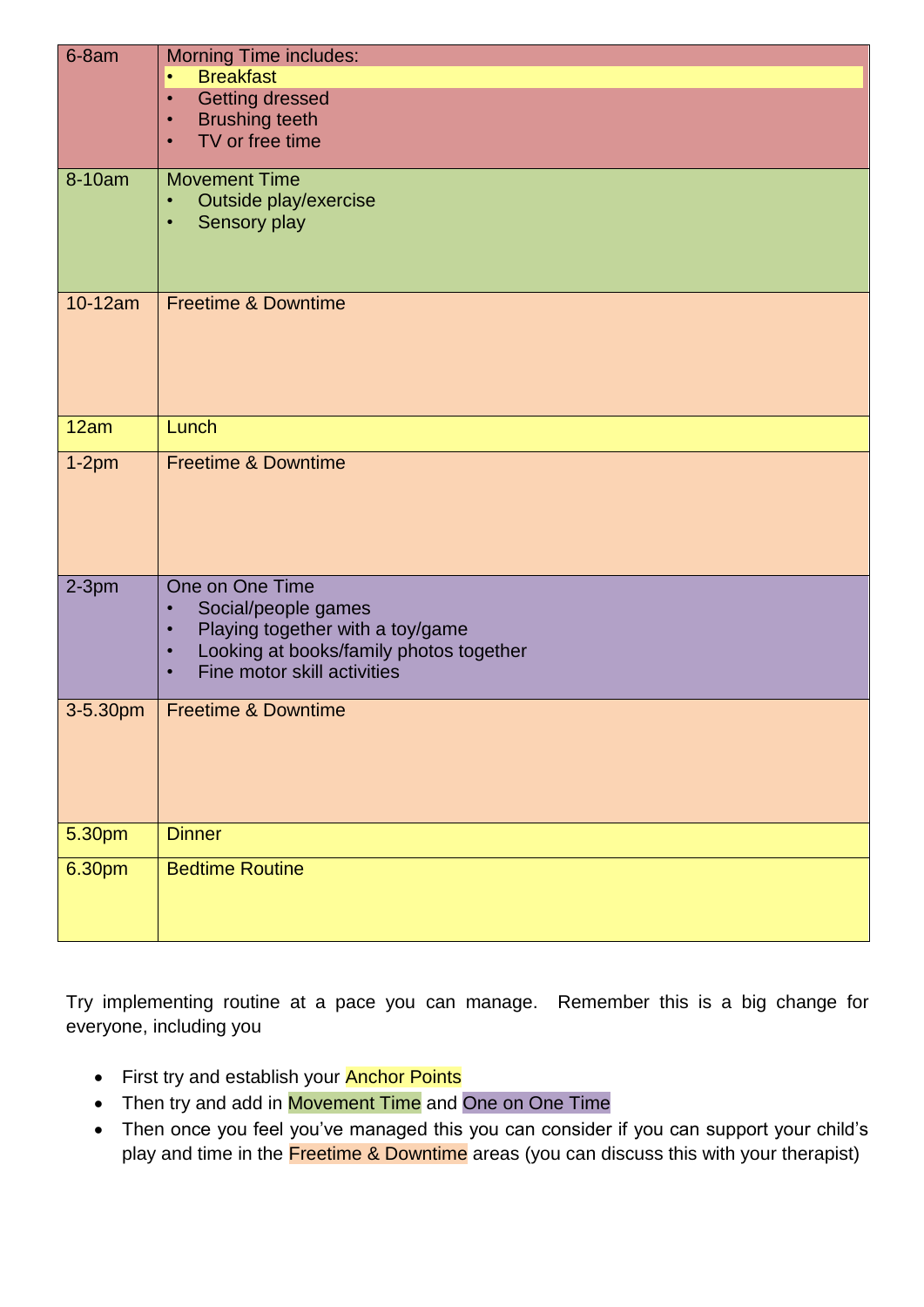#### **VISUALS**

To show your child their routine, which helps them remain calm, visuals should be used throughout transitions (i.e. moving your child from one part to the next part of the daily routine).

Please speak with your child's therapist to find out what level of visual your child is at. It develops in the following order:

1. Objects of reference

Where you show the child an object to represent the activity e.g. nappy for nappy change, plate for mealtime



2. Single photo or picture

Where you show the child a single photo/picture of the activity e.g. toilet, mealtime, bedtime (you can put these on a lanyard or keychain, or keep them on a board stuck up close by to have them all in one place)



- 3. Now and Next
- 4. Now, next, later

Where you show the child 2 to 3 pictures of what they will be doing placing them on the now next OR now, next, later boards (a good tip is to put the board on a lanyard, stick the pictures you aren't using on the back of the board so you have it all in one place)



now next